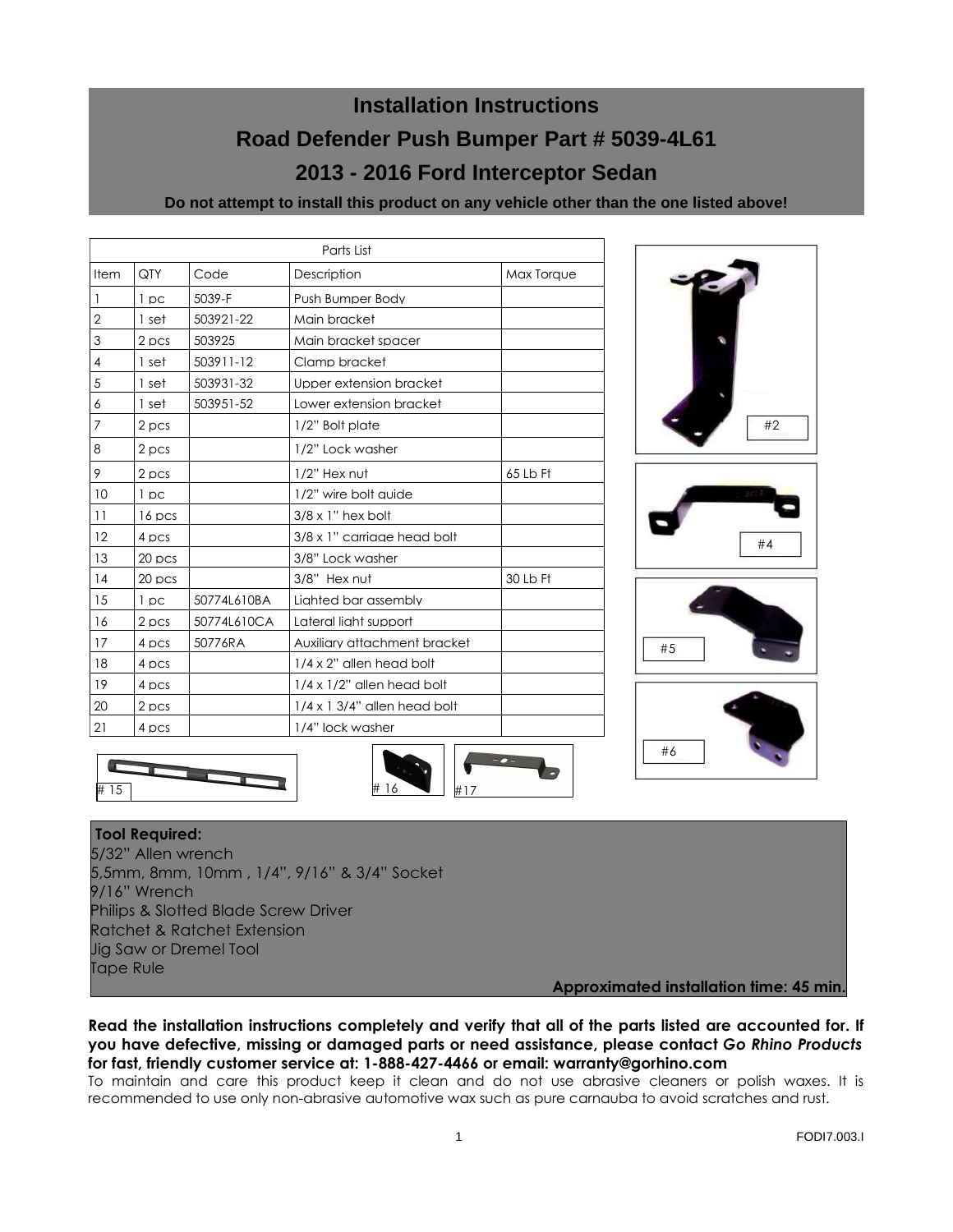# Light Bar Assembly

1.- Insert the light in one of the rectangular holes of the light bar. **See photo 1.**

2.- Place the light bracket on top of the light, then push the light bracket to the left and fix the bracket with one 1/4 lock washer and 1/4" x 1/2" allen head bolt. **See photo 2 and 3.**



3. Repeat steps 1 & 2 for the other lights. **Note: Make sure that all the lights have the same orientation.**

4. Refer to the installation and maintenance manual included with the lights to wire and configure the flash pattern. **Note:** Leave several feet of connector cable for connection to the light controller.



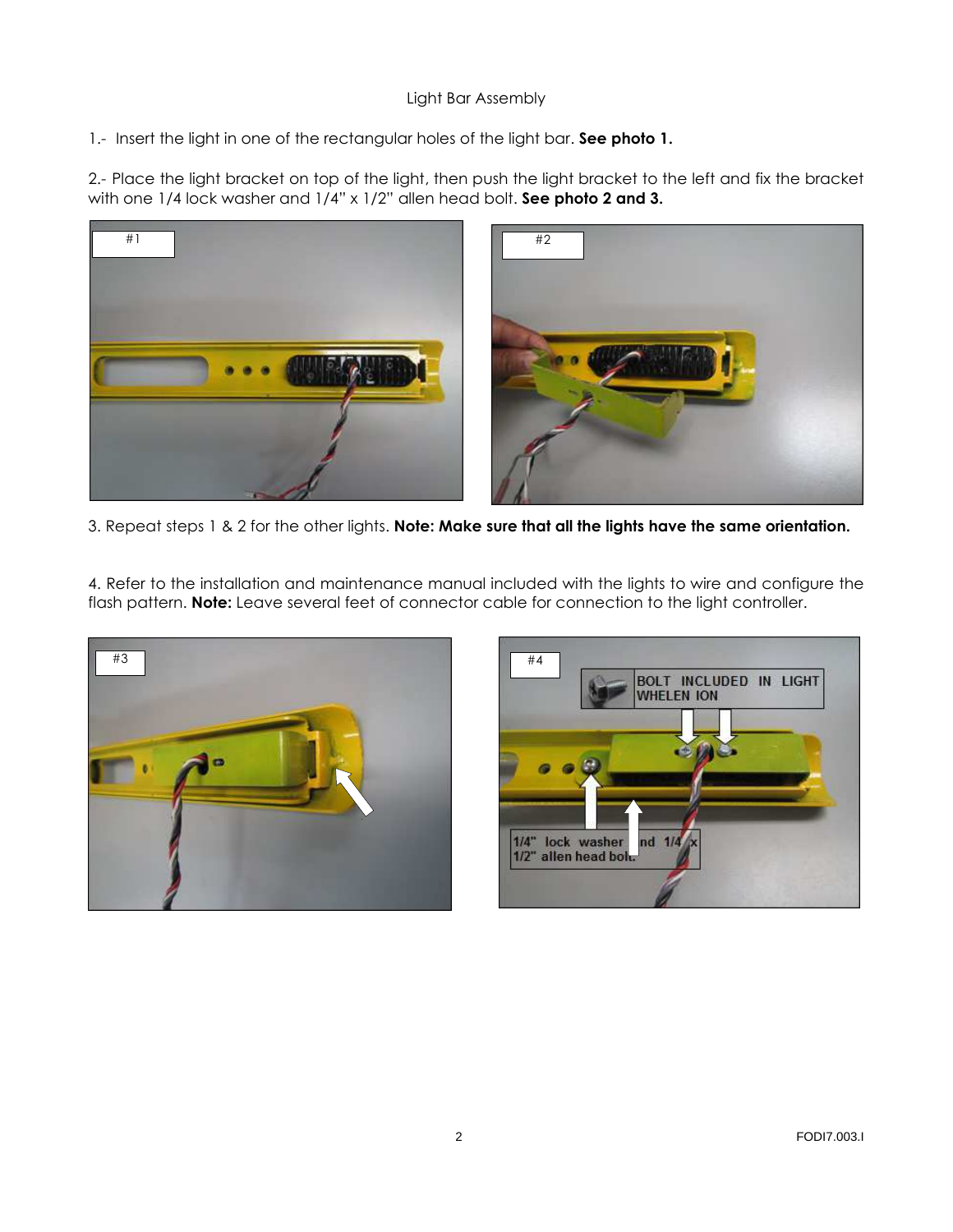5. Feed the connector cable through the hole in the front bar channel and side panel until the hole in the push bumper center plate. Use the bolt guide attached to the side plate. **See image 6.**



6. Place the lateral lights support in upright and attach using: (2) 1/4 x 2" Allen Head Bolt. Repeat for the other side. **See image 7.**

7. Secure the light bar assembly to the light bar tube using two 1/4"x1 3/4 allen head bolt. **See image 8.**



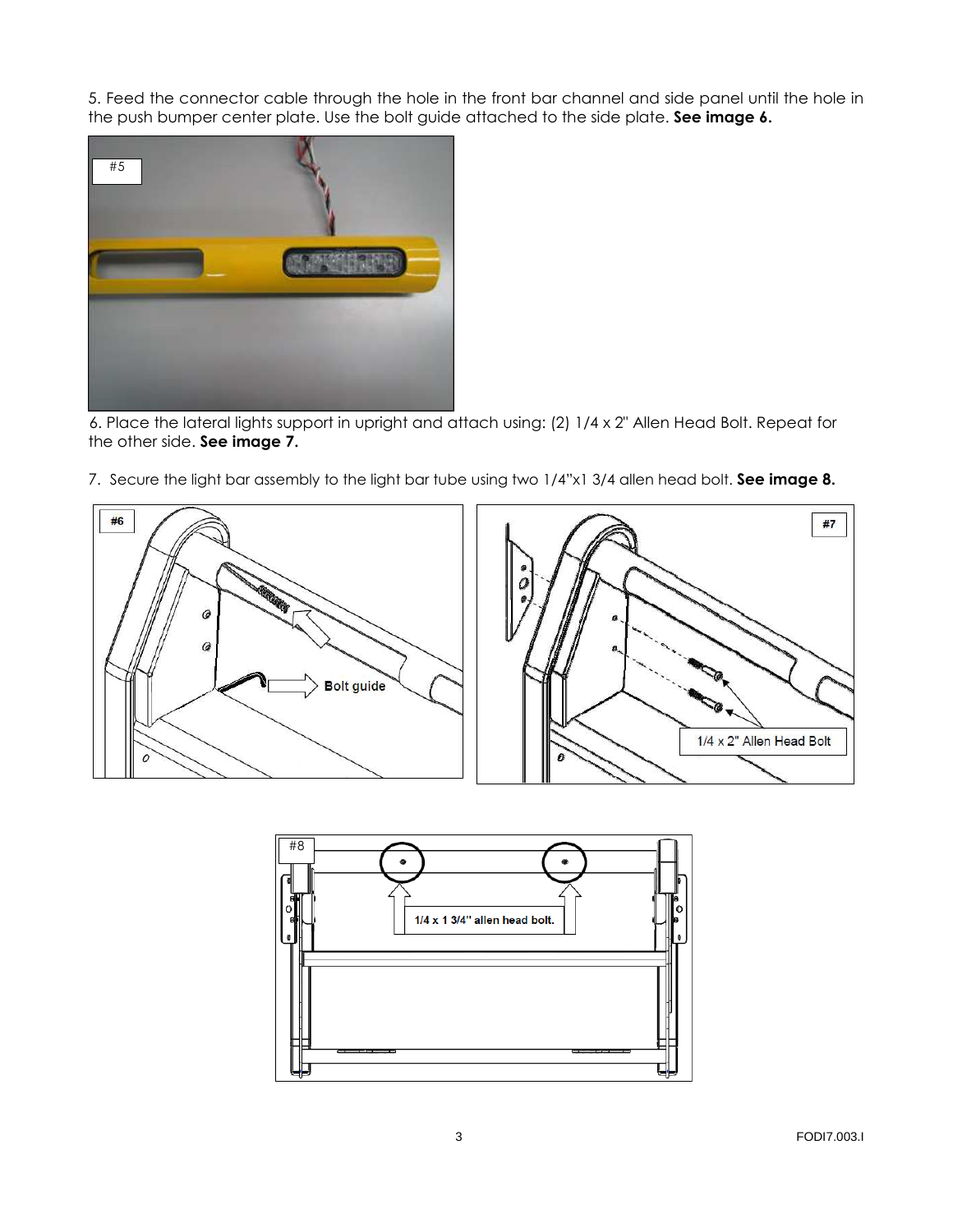## Front Bumper Fascia Removal

1. Open the hood, locate and remove the (8) Phillips screws, (4) 10mm head screws and (2) plastic fasteners securing the radiator cover and bumper fascia to the radiator support. **Picture #1** Remove the radiator cover from the vehicle.

2. On each side, remove (1) Phillips screw, (2) 5.5mm head screws and (2) 10mm head screws attaching the fender liner to the fascia. **Picture #2** 



3. Pull back the fender liner and remove the Phillips screw and plastic fastener attaching the fascia to the fender. **Picture #3** 

4. Remove the (4) 8mm head screws attaching the rear of the splash shield to the radiator support. **Picture #4**



5. With assistance pull out on the sides to release the corners of the bumper fascia and forward to remove it from the vehicle.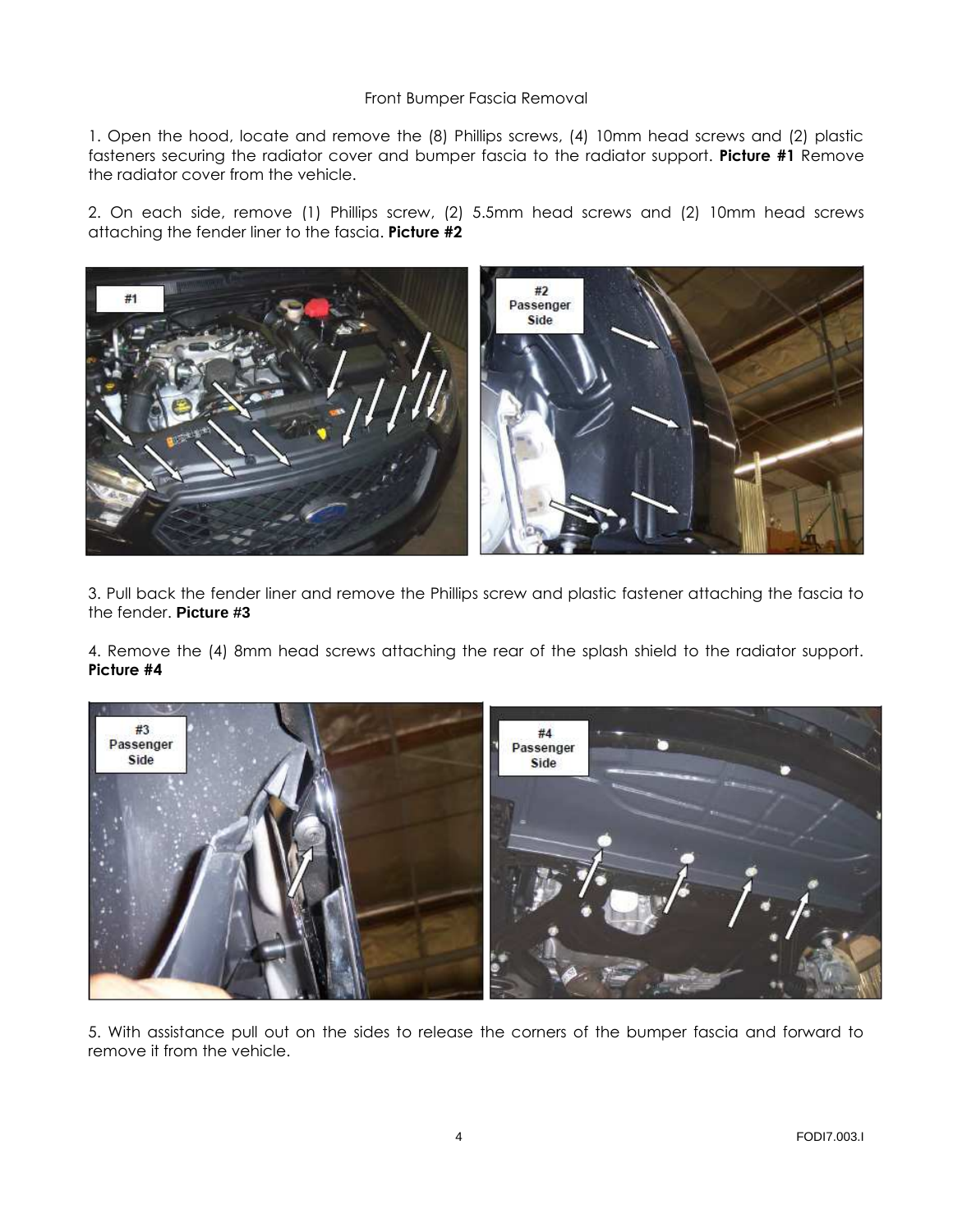## Push Bumper Installation

1. Beginning with the passenger side, install (1) 1/2" bolt plate in the outer hole in the face of the steel impact beam using the supplied wire guide. **Picture #5** 

2. Position (1) spacer plate and the passenger side main bracket over the bolt plate, and secure the spacer plate and main bracket to the impact beam using (1)  $\frac{1}{2}$ " lock washer and (1)  $\frac{1}{2}$ " hex nut. Leave the nut loose for final adjustment. **Picture #6.** Repeat the above steps for the driver side.



3. Insert the top of the passenger side clamp bracket through the gap between the impact beam and auxiliary cooler, and then rotate the bracket into position. Slide the bracket to the left and align the holes in the clamp bracket with the main bracket. Secure the clamp bracket to the main bracket using (2) 3/8" x 1" carriage bolts, (2) 3/8" lock washers and (2) 3/8" hex nuts. **Picture #7 & #8** Leave the nuts and bolts loose for final adjustment.

**Note:** Position the wiring harness behind the clamp bracket.



4. Position the driver side clamp bracket behind the impact beam and align the holes in the clamp bracket with the driver side main bracket. Secure the clamp bracket to the main bracket using (2) 3/8" x 1" carriage bolts, (2) 3/8" lock washers and (2) 3/8" hex nuts. **Picture #9 & #10** Leave the nuts and bolts loose for final adjustment.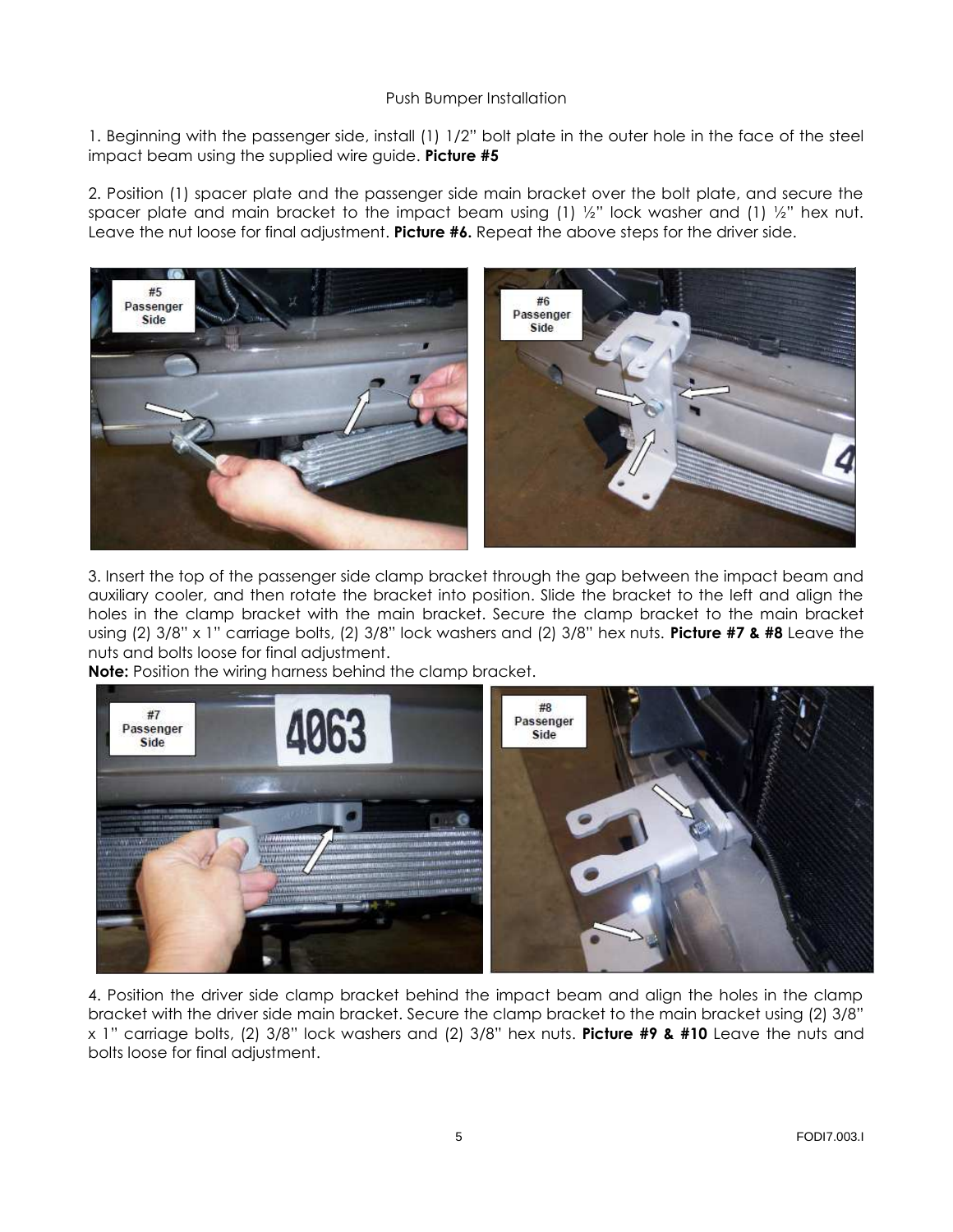

5. Position the top and bottom edge of the passenger side main bracket approximately 11 1/4" from the end of the impact beam and tighten the main and clamp bracket assembly nuts and bolts. Repeat this step for the driver side. **Picture #11 & #12** 



6. The bumper insulator must be notched (top and bottom) to properly fit around the main brackets. Remove the insulator from the bumper fascia and position the insulator up to the bumper and mark the main bracket locations. Notch the insulator and check fit by returning the insulator to the impact beam until the proper fit is achieved. **Picture #13 & #14**